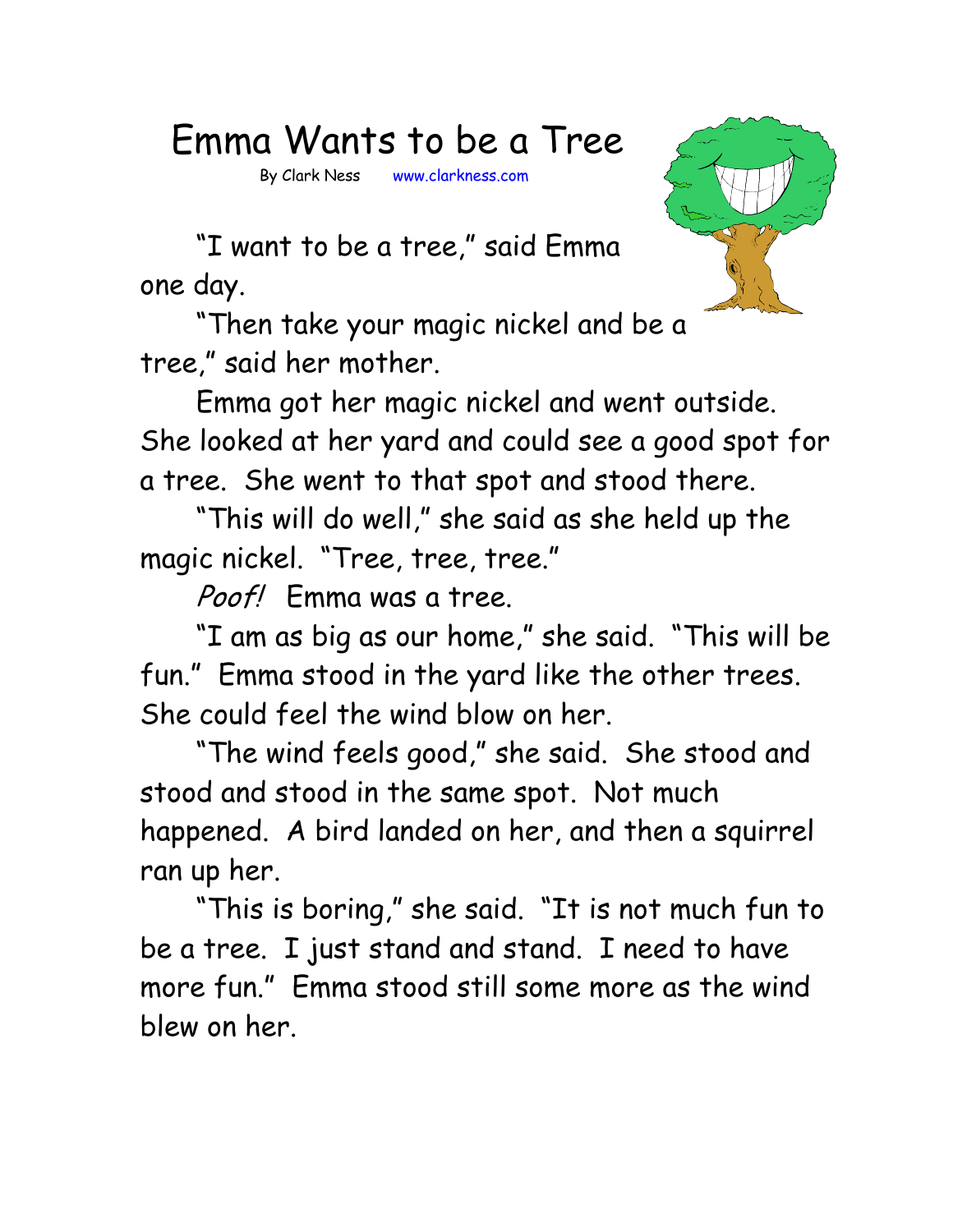"I need to think about how to have fun as a tree," she said. She stood still some more.

 "That is what I will do. I will dance. Dance, dance, dance," she said as she held her magic nickel.

Poof! Emma was a dancing tree, and the other trees near her were dancing trees.

 "Birds, can you all sing for us trees?" asked Emma.

 "Yes, we can," said the birds, and they began to sing.

Emma's roots came out of the ground and she began to dance. The other trees came over and started to dance, too. Around and around Emma the tree and the other trees danced.

"Now, this is fun," said Emma.

Boom, boom, boom went the trees' roots as they hit the ground when the trees danced. Emma and the other trees were so big that their dancing shook Emma's home. Emma's mother came running out of their home.

"Emma, what are you doing?" asked her mother.

 "I am a dancing tree, and I am dancing with the other trees," said Emma. "Come and dance with us."

 "I do not think that I should dance with trees," said Emma's mother.